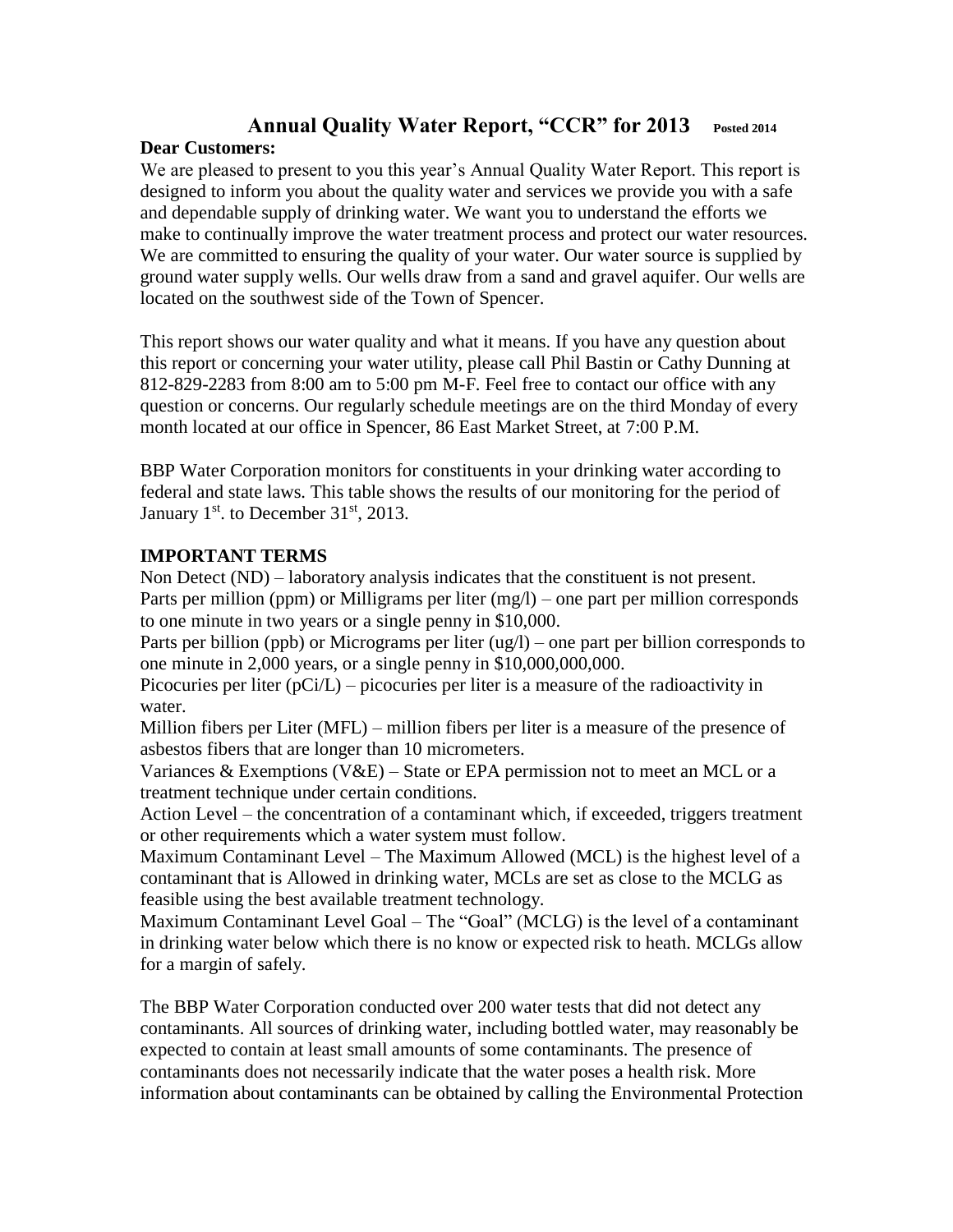Agency's safe Drinking Water Hotline at 1-800-426-4791. The sources of drinking water (both tap and bottled water) include rivers, lakes, streams, ponds, reservoirs, springs and wells. As water travels over the surface of the ground, it dissolves naturally occurring minerals and in some cases, radioactive material, and can pick up substances resulting from the presence of animals or from human activity. Contaminants that may be present in source water include:

 \*Microbial contaminants, such as viruses and bacteria, which may come from sewage treatment plants, septic systems, agricultural livestock operations, and wildlife.

 \*Inorganic contaminants, such as salts and metals, which can be naturally-occurring or result from urban storm runoff, industrial or domestic wastewater discharges. Oil and gas production, mining, or farming.

 \*If present, elevated levels of lead can cause serious health problems, especially for pregnant women and young children. Lead in drinking water is primarily from materials and components associated with service lines and home plumbing. BBP Water is responsible for providing high quality drinking water, but cannot control the variety of materials used in plumbing components. When your water has been sitting for several hours, you can minimize the potential for lead exposure by flushing your tap for 30 seconds to 2 minutes before using water for drinking or cooking. If you are concerned about lead in your water, you may wish to have your water tested. Information on lead in drinking water, testing methods, and steps you can take to minimize exposure is available from the Safe Drinking Water Hotline or at [http://www.epa.gov/safewater/lead.](http://www.epa.gov/safewater/lead)

 \*Pesticides and herbicides, which may come from a variety of sources such as agriculture, storm water runoff, and residential uses.

 \*Organic chemicals, including synthetic and volatile organic chemicals, which are byproducts of industrial processes and petroleum production, and can also come from gas stations, urban storm water runoff, and septic systems.

 \*Radioactive materials, which can be naturally occurring or be the result of oil and gas production and mining activities.

 In order to ensure that tap water is safe to drink, EPA prescribes regulations that limit the amount of certain contaminants in water provided by public water systems. Food and Drug Administration (FDA) regulations establish limits for contaminants in bottled water which must provide the same protection for public health.

MCLs are set at very stringent levels. To understand the possible health effects described from many regulated constituents, a person would have to drink 2 liters of water every day at the MCL level for a lifetime to have a one-in-a-million chance of having the described health effects.

Some people may be more vulnerable to contaminants in drinking water then the general population. Immuno-compromised persons such as persons with cancer undergoing chemotherapy, persons who have undergone organ transplants, people with HIV/AIDS or other immune system disorders, some elderly, and infants can be particularly at risk from infections. These people should seek advice about drinking water from their health care providers. EPA/CDC guidelines on appropriate means to lessen the risk of infection by cryptosporidium and other microbiological contaminants are available from the Safe Drinking Water Hotline (800-426-4791).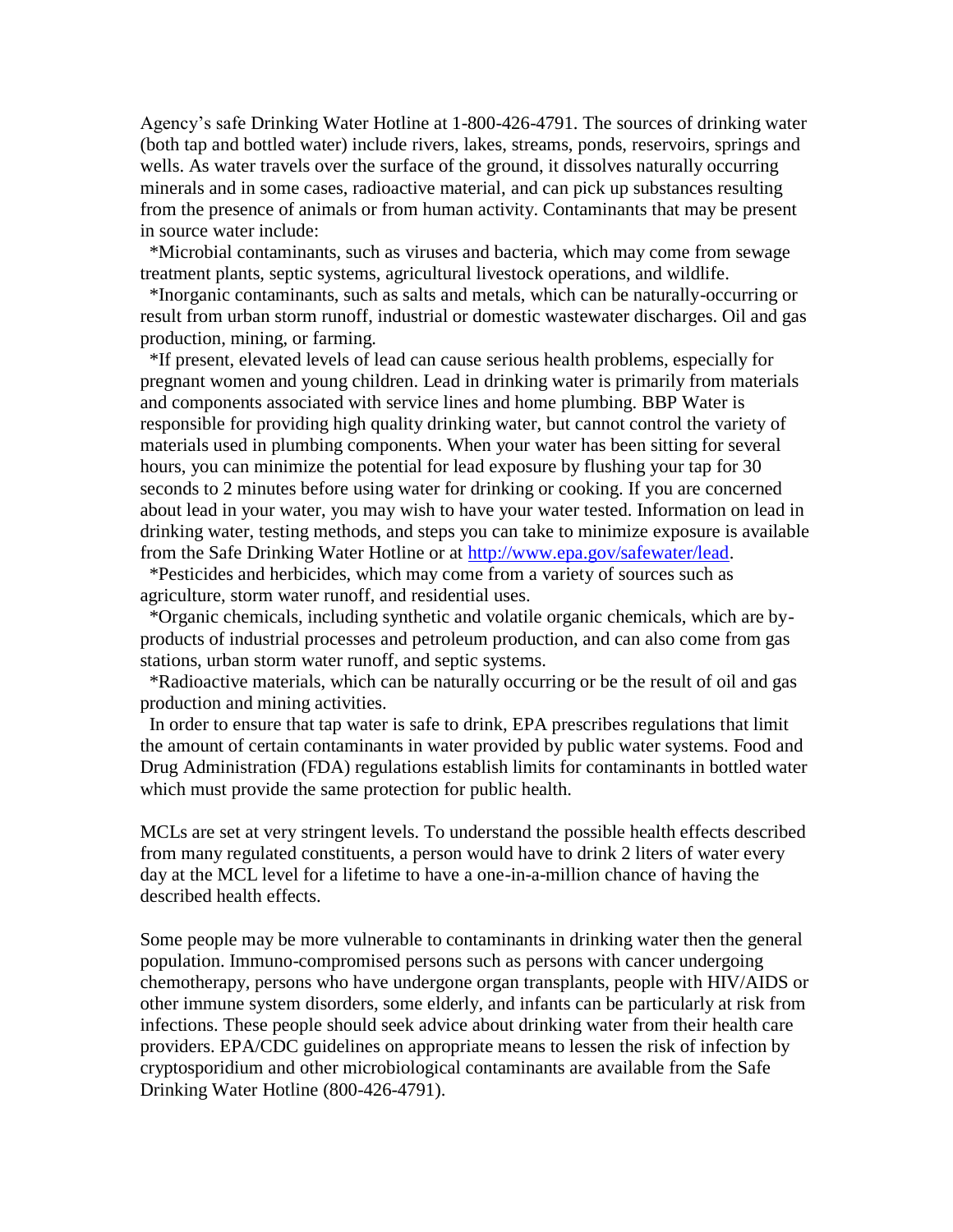| 2011 Monitoring                                |                  |                |             |                |                |                                                                       |
|------------------------------------------------|------------------|----------------|-------------|----------------|----------------|-----------------------------------------------------------------------|
| <b>Results</b>                                 |                  |                |             |                |                |                                                                       |
| <b>Contaminant</b>                             | <b>Violation</b> | Level          | Unit        | <b>MCLG</b>    | <b>MCL</b>     | <b>Likely Source</b><br><b>of</b><br>Contamination                    |
|                                                | Y/N              | Detected       | Measurement |                |                |                                                                       |
| Microbiological                                |                  |                |             |                |                |                                                                       |
| <b>Contaminants</b>                            |                  |                |             |                |                |                                                                       |
| <b>Total Coliform</b><br><b>Bacteria</b>       | N                | $\overline{0}$ | ppm         | $\overline{0}$ | $\overline{0}$ | Naturally<br>present in<br>enironment                                 |
| <b>Volatile Organic</b><br><b>Contaminants</b> |                  |                |             |                |                |                                                                       |
| <b>TTHMs Total</b><br>Trihalomethanes<br>2013  | N                | 9.9            | ppb         | $\overline{0}$ | 80             | By product of<br>drinking water<br>disinfection                       |
| Haa5 Total Haloacetic<br>2013<br>Acids         | N                | 4.3            | ppb         | $\overline{0}$ | 60             | By product of<br>drinking water<br>disinfection                       |
|                                                |                  |                |             |                |                |                                                                       |
| <b>Unregulated</b><br><b>Contaminants</b>      |                  |                |             |                |                |                                                                       |
| Nickel 2011                                    | N                | .001           | ppm         | N/A            | N/A            | Discharge from<br>metal refineries;<br>Erosion of<br>natural deposits |
| Sodium 2011                                    | N                | 94.72          | ppm         | N/A            | N/A            | Erosion of<br>natural deposits;<br>Leaching                           |
| Bromodichloromethane<br>2013                   | N                | .6             | ppb         | N/A            | N/A            | By-product of<br>drinking water<br>disinfection                       |
| Bromform 2013                                  | $\mathbf N$      | .7             | ppb         |                |                | By-product of<br>drinking water<br>disinfection                       |
| Chlorodibromomethane<br>2013                   | N                | 1.5            | ppb         | N/A            | N/A            | By-product of<br>drinking water<br>disinfection                       |
| Chloroform 2013                                | N                | .5             | ppb         | N/A            | N/A            | By-product of<br>drinking water<br>disinfection                       |
| Inorganic<br><b>Contaminants</b>               |                  |                |             |                |                |                                                                       |
| Chromium 2011                                  | N                | .003           | ppm         | $\cdot$ 1      | $\cdot$        | Discharge from<br>steel and pulp                                      |